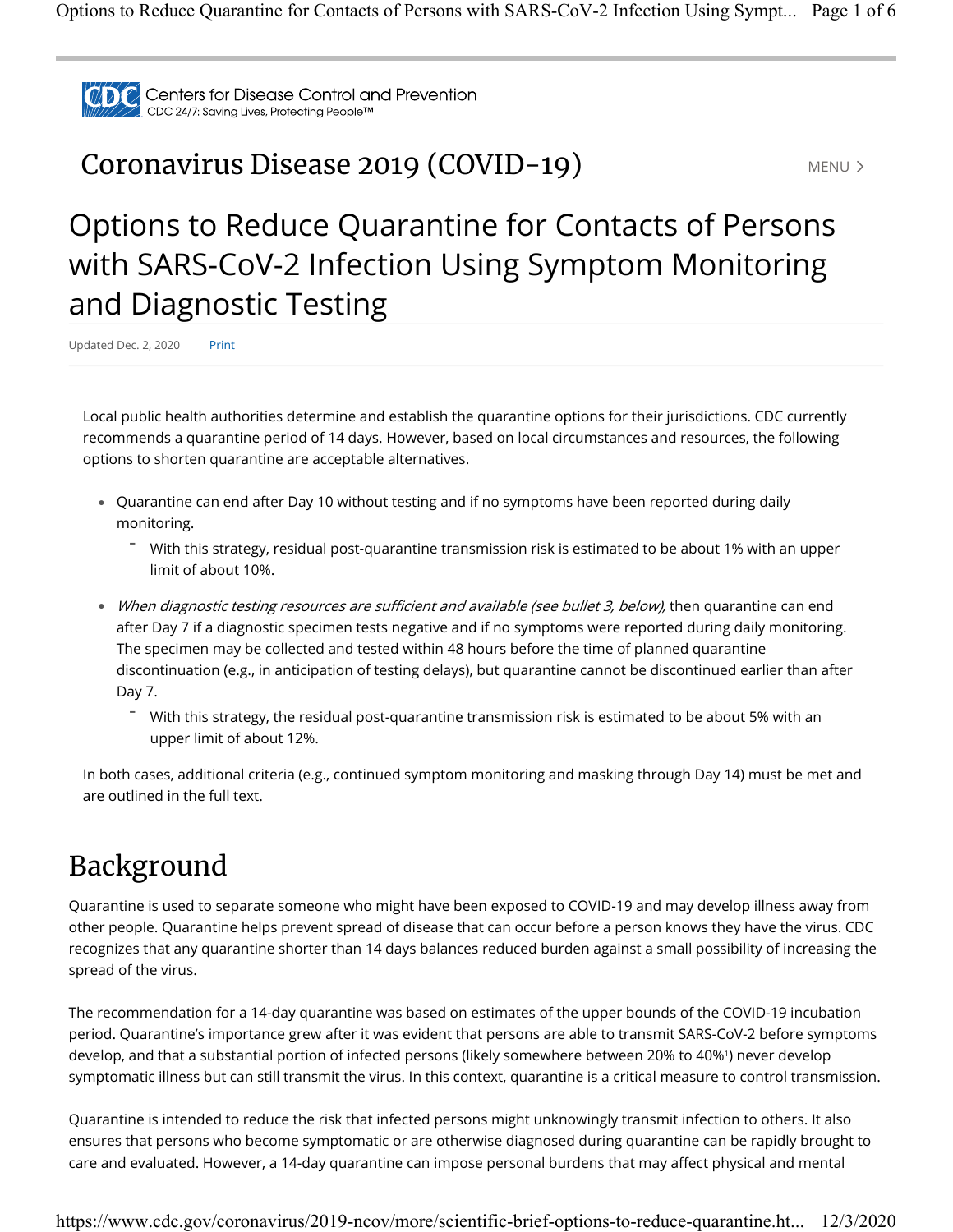health as well as cause economic hardship that may reduce compliance. Implementing quarantines can also pose additional burdens on public health systems and communities, especially during periods when new infections, and consequently the number of contacts needing to quarantine, are rapidly rising. Lastly, the prospect of quarantine may dissuade recently diagnosed persons from naming contacts and may dissuade contacts from responding to contact tracer outreach if they perceive the length of quarantine as onerous.

Reducing the length of quarantine will reduce the burden and may increase community compliance. This document lays out evidence to support two options to shorten the quarantine period. Shortening quarantine may increase willingness to adhere to public health recommendations but will require evaluation; not only in terms of compliance with quarantine and contact tracing activities, but also for any potential negative impacts such as post-quarantine transmission. Any option to shorten quarantine risks being less effective than the currently recommended 14-day quarantine. The variability of SARS-CoV-2 transmission observed to-date indicates that while a shorter quarantine substantially reduces secondary transmission risk, there may be settings (e.g., with high contact rates) where even a small risk of post-quarantine transmission could still result in substantial secondary clusters.

### Testing during quarantine to reduce the burden; modeled outcomes

CDC scientists modeled the residual post-quarantine transmission risk, expressed as a percent of total transmission, per day of quarantine if quarantine were discontinued that day. The model<sup>2</sup> estimated the effect of having a negative diagnostic test prior to discontinuation of quarantine as well as options without any testing, in all cases combined with daily symptom monitoring for COVID-19 illness both during quarantine and after its discontinuation through Day 14. Day 0 was defined as the day of infection\*. The precise time of infection is rarely known, but in practice quarantine timing would be based on the last known or possible exposure to a person with SARS-CoV-2 infection. For testing, the model assumed that the diagnostic specimen would be collected up to 48 hours prior to the proposed end of quarantine. For example, for a modeled quarantine that would end on Day 7, the diagnostic specimen could be collected starting on Day 5 or thereafter. These estimates assume that when diagnostic testing was performed, results were available after the diagnostic specimen's collection and before the end of quarantine. The presence of any symptoms would lead to diagnostic testing and management as infected if the test result were positive.

Results are shown in the Figure and Table. Although daily monitoring for symptoms of COVID-19 illness reduced the estimated post-quarantine transmission risk, addition of diagnostic testing for a person who remained asymptomatic substantially reduced the estimated post-quarantine transmission risk, especially after Day 5. For instance, at Day 10 with symptom monitoring but without diagnostic testing, the estimated residual post-quarantine transmission risk was 1.4% (range 0.1%-10.6%). However, with the addition of diagnostic testing of a specimen collected up to 48 hours before Day 10, the estimated post-quarantine transmission risk was reduced to 0.3% (range 0.0%-2.4%) for RT-PCR testing, and 1.1% (0.1%-9.5%) for antigen testing with a test that had a diagnostic sensitivity of 70%.

\* The model estimates what occurs in a person who was infected in terms of how likely they would be to infect others were quarantine discontinued.

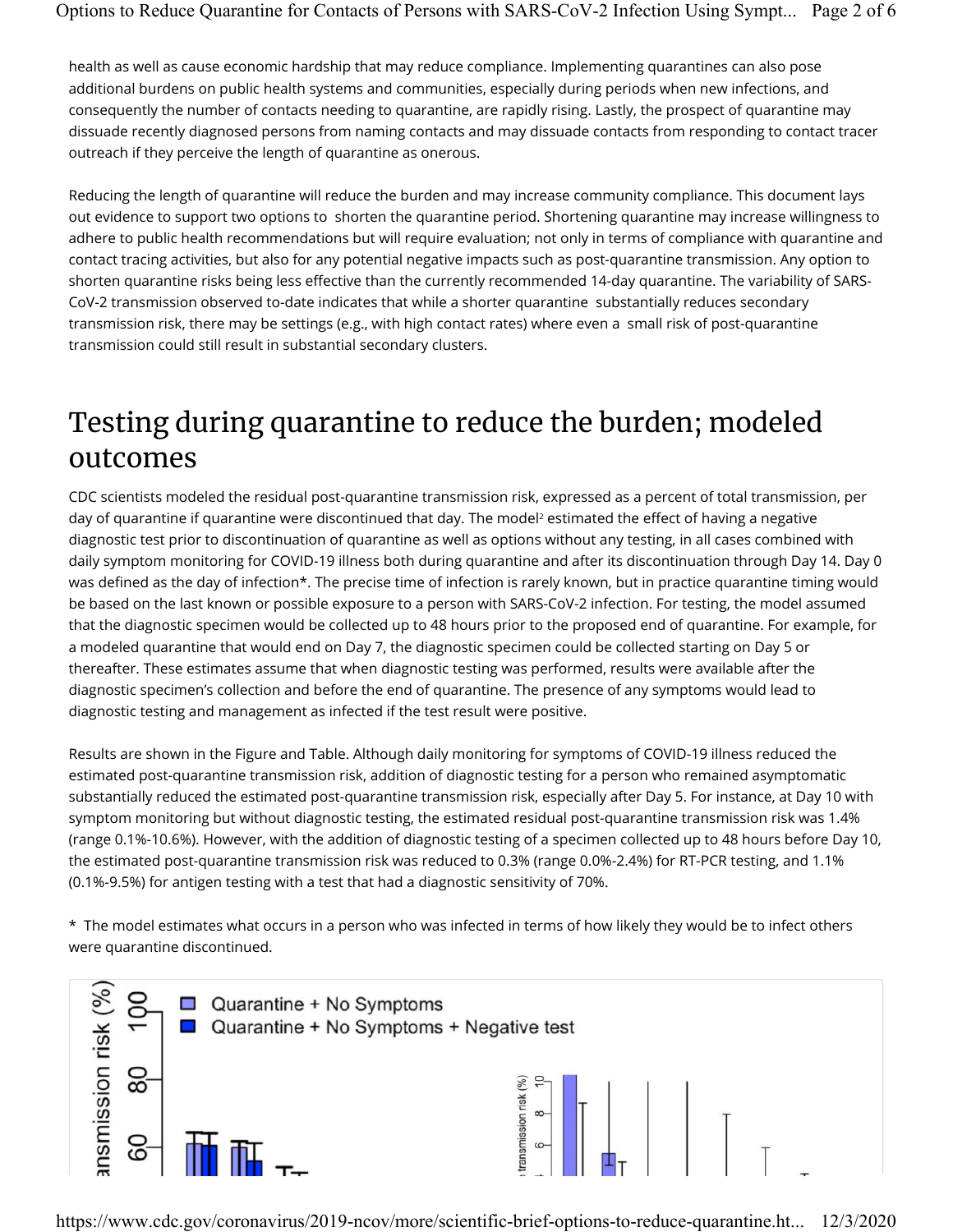

Figure. Modeled estimates of post-quarantine transmission risk quarantine duration. The light blue bars indicate the daily post-quarantine transmission risk if there is no clinical evidence of COVID-19 elicited during daily symptom monitoring. The dark blue bars indicate the post-quarantine transmission risk with the addition of a negative RT-PCR result from a specimen collected 24-48 hours prior.

Table. Estimated residual post-quarantine transmission risk with and without a negative diagnostic test of a specimen collected within 48 hours prior to discontinuation of quarantine on the indicated day for a person monitored daily for symptoms and who has remained asymptomatic until quarantine is discontinued as well as through Day 14. Published data were applied to model residual post-quarantine transmission risk using RT-PCR34; for antigen testing, a diagnostic sensitivity of 70% was applied.

| Planned day after which<br>quarantine is completed and<br>can be discontinued | Residual post-quarantine transmission risk (%) with and without diagnostic testing<br>of a specimen within 48 hours before time of planned discontinuation of quarantin |               |                       |             |                 |                                         |
|-------------------------------------------------------------------------------|-------------------------------------------------------------------------------------------------------------------------------------------------------------------------|---------------|-----------------------|-------------|-----------------|-----------------------------------------|
|                                                                               | No testing                                                                                                                                                              |               | <b>RT-PCR testing</b> |             | Antigen testing |                                         |
|                                                                               | Median                                                                                                                                                                  | Range         | Median                | Range       | Median          | Range                                   |
|                                                                               | 10.7                                                                                                                                                                    | $10.3 - 22.1$ | 4.0                   | $2.3 - 8.6$ | 5.5             | $3.1 - 11.9$                            |
| 10                                                                            | 1.4                                                                                                                                                                     | $0.1 - 10.6$  | 0.3                   | $0.0 - 2.4$ | 1.1             | $0.1 - 9.5$                             |
| 14                                                                            | 0.1                                                                                                                                                                     | $0.0 - 3.0$   | 0.0                   | $0.0 - 1.2$ | 0.1             | $0.0 - 2.9$<br>$\overline{\phantom{a}}$ |
|                                                                               |                                                                                                                                                                         |               |                       |             |                 |                                         |

Additional modeling by groups outside of CDC have produced similar findings that align with those presented above.

• Quilty and Clifford *et al.<sup>5</sup>* (preprint pending peer review) modeled the median transmission potential averted by various quarantine strategies with and without testing. They estimated that 14 days of quarantine without testing was approximately equivalent to 7 days of quarantine when a specimen collected on the last quarantine day tests negative by RT-PCR.

●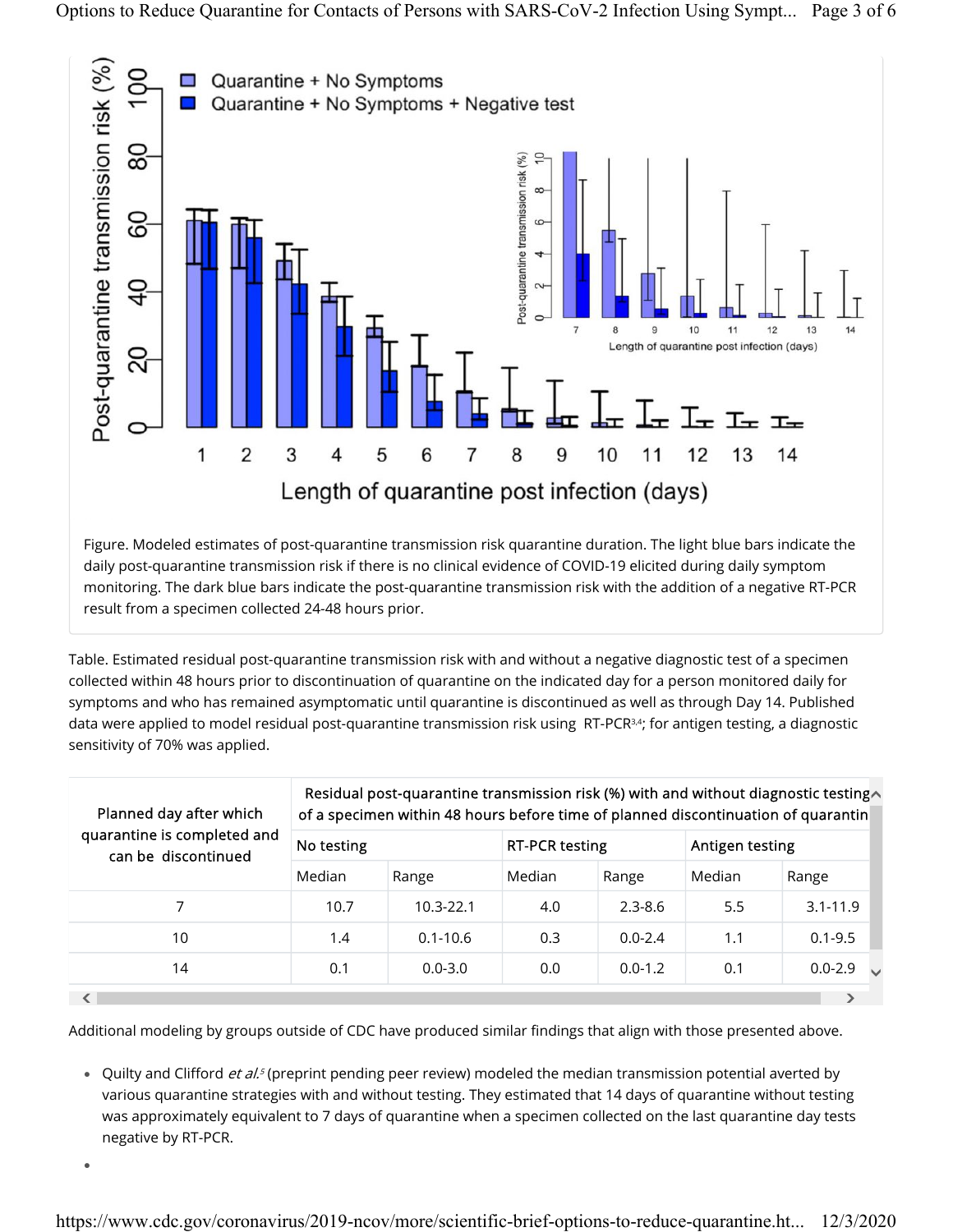Wells *et al*.<sup>6</sup> (preprint pending peer review) estimated the post-quarantine transmission risk (PQTR) for persons who have remained asymptomatic during quarantine based on RT-PCR testing performed within 24 hours prior to the date quarantine was discontinued. With average incubation periods of 5.2 days and 8.3 days, the PQTR fell below 1% after a 5-day or 7-day quarantine, respectively.

Higher prevalence translates to greater pre-test probability that an exposed person has been infected. Modelers ● from the University of Utah School of Medicine estimated the post-quarantine transmission risk accordingly (unpublished data). At community prevalences of 1%, 3% and 5%, the post-quarantine transmission risk at Day 7 of quarantine were 0.25%, 0.84%, and 1.38%, respectively, with a diagnostic test that had 90% sensitivity. $^7$ 

#### Adding testing at entry to quarantine

Adding testing at entry to quarantine provided little additional benefit in terms of reduction in post-quarantine transmission risk.6 However, testing may be useful to identify infected persons without symptoms for contact tracing efforts, if sufficient resources allow.

- 1. CDC recommends the following alternative options to a 14-day quarantine:
	- Quarantine can end after Day 10 without testing and if no symptoms have been reported during daily monitoring.
		- With this strategy, residual post-quarantine transmission risk is estimated to be about 1% with an upper limit of about 10%. -
	- When diagnostic testing resources are sufficient and available (see bullet 3, below), then quarantine can end after Day 7 if a diagnostic specimen tests negative and if no symptoms were reported during daily monitoring. The specimen may be collected and tested within 48 hours before the time of planned quarantine discontinuation (e.g., in anticipation of testing delays), but quarantine cannot be discontinued earlier than after Day 7.
		- With this strategy, the residual post-quarantine transmission risk is estimated to be about 5% with an upper limit of about 12%.
- 2. Persons can discontinue quarantine at these time points only if the following criteria are also met:
	- No clinical evidence of COVID-19 has been elicited by daily symptom monitoring during the entirety of quarantine up to the time at which quarantine is discontinued; and,
	- Daily symptom monitoring continues through quarantine Day 14; and,
	- Persons are counseled regarding the need to adhere strictly through quarantine Day 14 to all recommended non-pharmaceutical interventions (NPIs±, a.k.a. mitigation strategies), especially. They should be advised that if any symptoms develop, they should immediately self-isolate and contact the local public health authority or their healthcare provider to report this change in clinical status.
- 3. Testing for the purpose of earlier discontinuation of quarantine should be considered only if it will have no impact on community diagnostic testing. Testing of persons seeking evaluation for infection must be prioritized.
- 4. Persons can continue to be quarantined for 14 days without testing per existing recommendations. This option maximally reduces risk of post-quarantine transmission risk and is the strategy with the greatest collective experience at present.

These recommendations for quarantine options shorter than 14 days balance reduced burden against a small but nonzero risk of post-quarantine infection that is informed by new and emerging science.

† Monitoring can be conducted using any method acceptable to local public health authorities and could include selfmonitoring using an approved checklist of signs and symptoms, direct contact daily by public health authorities or their designates, or automated communications systems (e.g., on-line or texting self-checkers).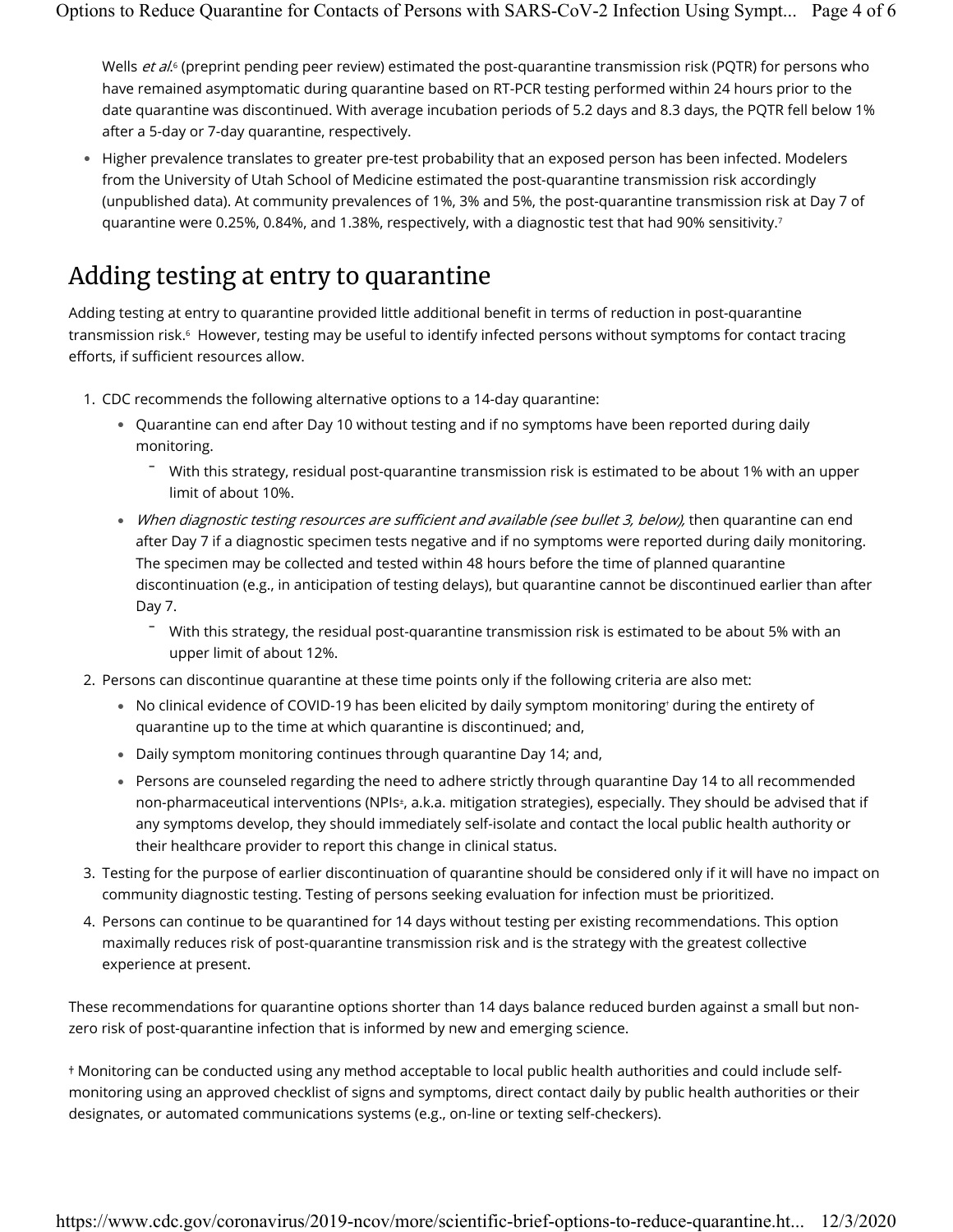± NPIs that can be practiced by individuals include the following: correct and consistent mask use, social distancing, hand and cough hygiene, environmental cleaning and disinfection, avoiding crowds, ensuring adequate indoor ventilation, and self-monitoring for symptoms of COVID-19 illness. These are also summarized here.

## Persons who must quarantine together, such as households

Quarantine is intended to physically separate a person exposed to COVID-19 from others. Secondary transmission of infection is especially efficient within households.8-10 Thus, when housing is shared (e.g., households or co-housed persons such as families, incarcerated persons, students, or military recruits), every effort should be made to physically separate the quarantined person from others such as by having the quarantined person reside alone in a separate closed room or closed area and with exclusive use of their own bathroom. When this separation is not possible, then the household members risk exposure to COVID-19 if the quarantined person develops the illness. People who are quarantined with others, as well as the person in quarantine, should take steps to prevent spread of infection within the household (e.g., NPIs, a.k.a. mitigating strategies). If the quarantined person is diagnosed with COVID-19, co-housed persons will require evaluation as contacts.

### Additional considerations

- Burden of additional testing: Diagnostic testing during quarantine will require capacity to produce results within a short period of time, and to report these additional results to public health authorities in a timely manner.
- $\bullet~$  Equity: Public health authorities that choose to use diagnostic testing during quarantine should strive to ensure equitable access for all affected persons and communities within their jurisdictions.
- Serologic testing: The utility of serologic testing to provide evidence of prior infection that would permit exclusion from quarantine has not been established and is not recommended for this purpose at this time
- Monitoring and evaluation of changes to quarantine recommendations: Documented data-driven experience is critical to ensure that these options for quarantine achieve an acceptable balance of risk to benefit once operationalized. CDC strongly encourages collection of data related to the effect of the recommended changes made herein to include (but not limited to): compliance with contact tracing (e.g., engaging with public health to identify contacts), willingness and ability to complete quarantine, change in burden to public health, and observed postquarantine transmission rates.

These recommendations are based on the best information available in November 2020 and reflect the realities of an evolving pandemic. CDC will continue to closely monitor the evolving science for information that would warrant reconsideration of these recommendations.

### References

- 1. Oran DP, Topol EJ. Prevalence of Asymptomatic SARS-CoV-2 Infection: A Narrative Review. Annals of internal medicine. 2020.10.7326/m20-3012.
- 2. Johansson MS, Wolford H, Paul P, et al. Reducing travel-related SARS-CoV-2 transmission with layered mitigation measures: symptom monitoring, quarantine, and testing *medRxiv.* 2020. https://doi.org/10.1101/2020.11.23.20237412  $\boxed{\cdot}$  .
- 3. Kucirka LM, Lauer SA, Laeyendecker O, Boon D, Lessler J. Variation in False-Negative Rate of Reverse Transcriptase Polymerase Chain Reaction-Based SARS-CoV-2 Tests by Time Since Exposure. Annals of internal medicine. 2020.10.7326/m20-1495.
- 4. Clifford S, Quilty BJ, Russell TW, et al. Strategies to reduce the risk of SARS-CoV-2 reintroduction from international travellers. *medRxiv.* 2020.10.1101/2020.07.24.20161281; . https://doi.org/10.1101/2020.07.24.20161281  $\boxdot$  ; .